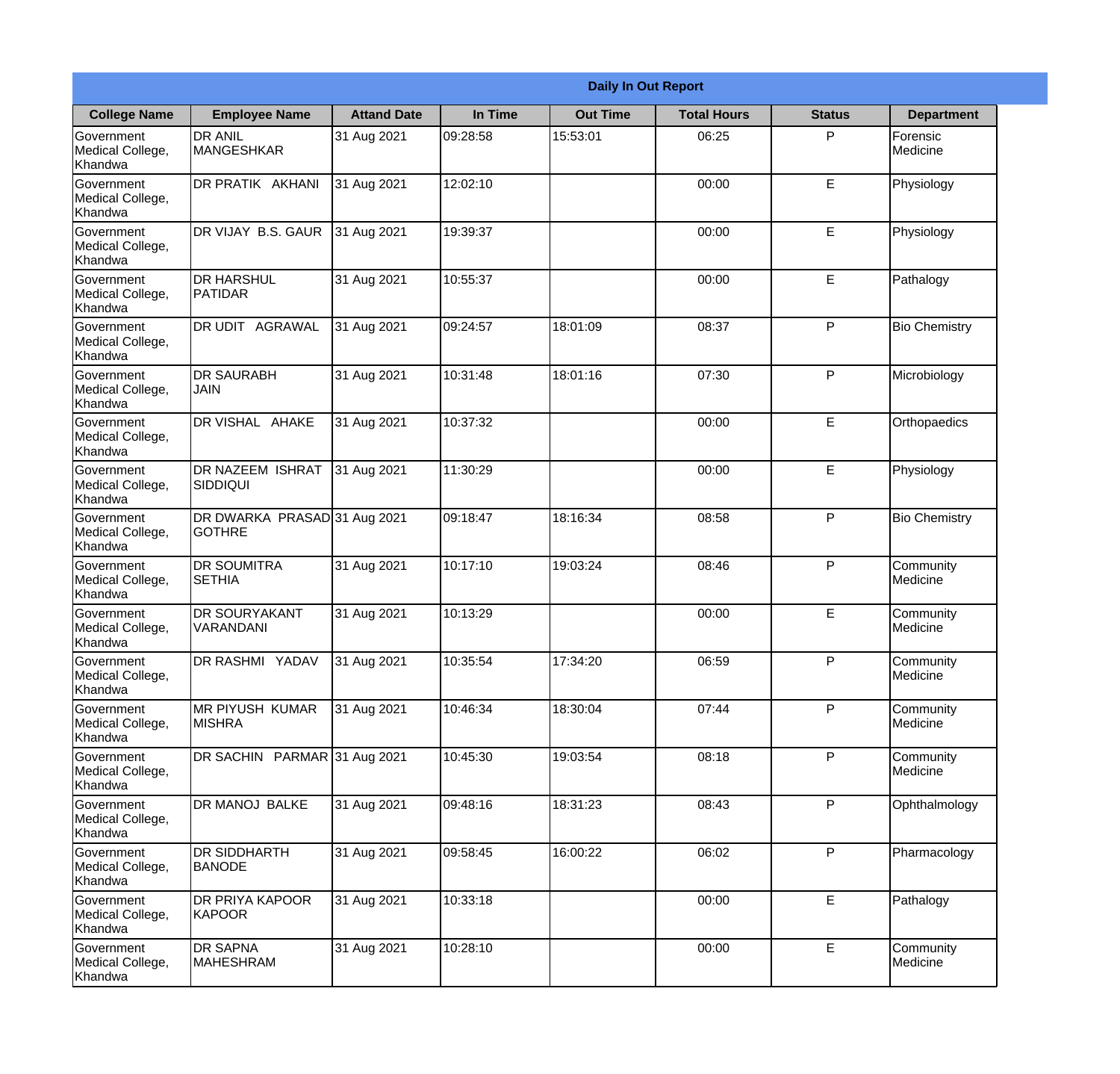| <b>Designation</b>                  | <b>Category</b>     |
|-------------------------------------|---------------------|
| Assistant Professor   Para Clinical |                     |
| Assistant Professor   Non Clinical  |                     |
| Associate Professor Non Clinical    |                     |
| Assistant Professor   Para Clinical |                     |
| Associate Professor Non Clinical    |                     |
| Associate Professor Para Clinical   |                     |
| Assistant Professor   Clinical      |                     |
| Professor                           | <b>Non Clinical</b> |
| Demonstrator/Tutor   Non Clinical   |                     |
| <b>Assistant Professor</b>          | Para Clinical       |
| Demonstrator/Tutor   Para Clinical  |                     |
| Assistant Professor   Para Clinical |                     |
| Statistician                        | Para Clinical       |
| Assistant Professor   Para Clinical |                     |
| <b>Assistant Professor</b>          | <b>Clinical</b>     |
| Associate Professor   Para Clinical |                     |
| Demonstrator/Tutor   Para Clinical  |                     |
| Associate Professor Para Clinical   |                     |

## **Daily In Out Report**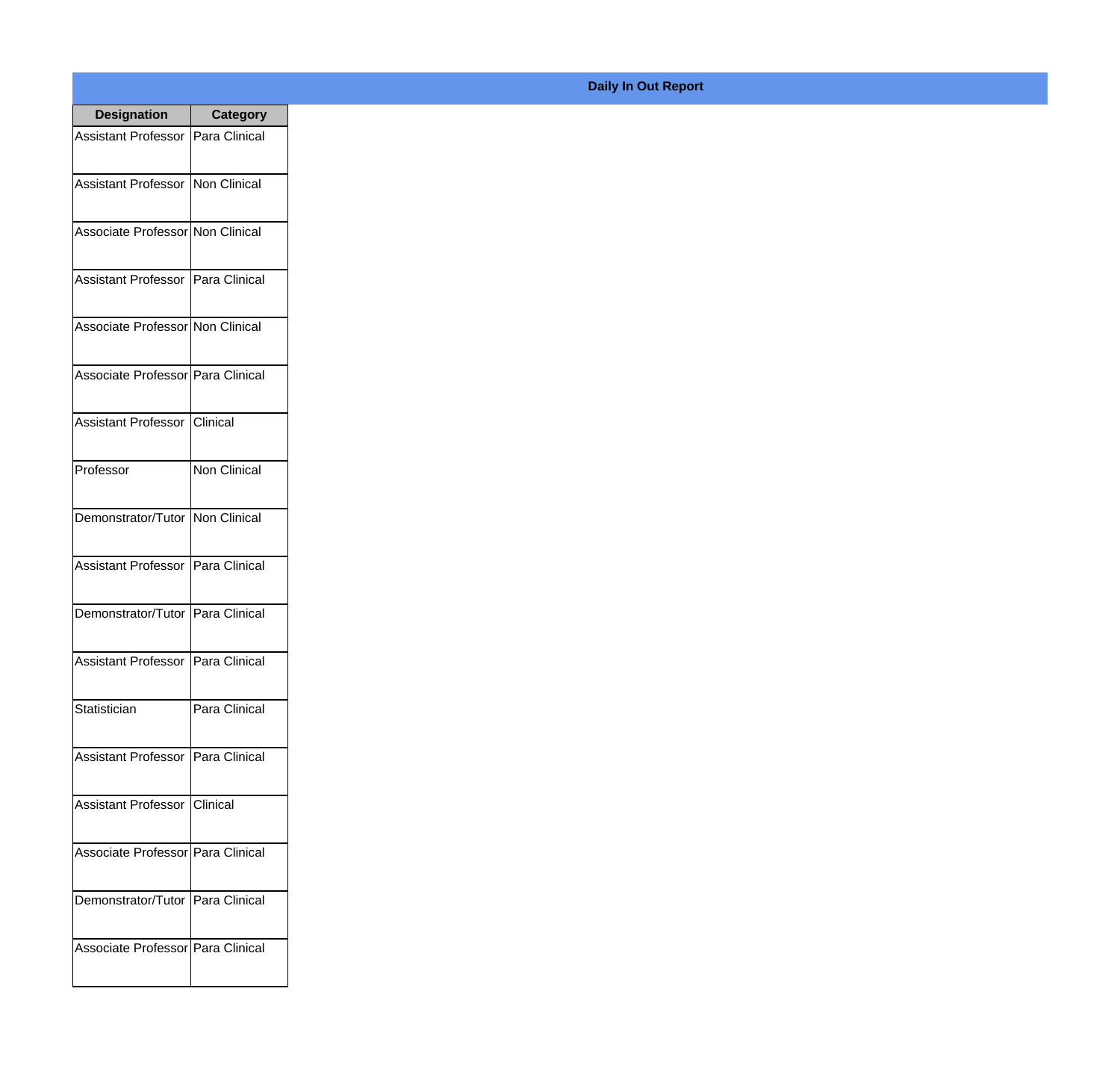|                                                         | <b>Daily In Out Report</b>                        |             |          |          |       |              |                              |  |
|---------------------------------------------------------|---------------------------------------------------|-------------|----------|----------|-------|--------------|------------------------------|--|
| Government<br>Medical College,<br>Khandwa               | <b>DR NISHA</b><br><b>KAITHWAS</b>                | 31 Aug 2021 | 10:58:48 | 13:38:58 | 02:40 | P            | Psychiatry                   |  |
| <b>Government</b><br>Medical College,<br>Khandwa        | <b>IDR RANJEET</b><br><b>BADOLE</b>               | 31 Aug 2021 | 10:40:37 |          | 00:00 | E            | <b>General Medicine</b>      |  |
| <b>Government</b><br>Medical College,<br>Khandwa        | <b>I</b> DR ASHOK<br><b>BHAUSAHEB NAJAN</b>       | 31 Aug 2021 | 10:16:53 |          | 00:00 | E            | Forensic<br>Medicine         |  |
| <b>Government</b><br>Medical College,<br>Khandwa        | IDR PRIYESH<br><b>MARSKOLE</b>                    | 31 Aug 2021 | 10:17:02 | 18:20:32 | 08:03 | P            | Community<br><b>Medicine</b> |  |
| <b>Government</b><br>Medical College,<br><b>Khandwa</b> | <b>DR SANGEETA</b><br><b>CHINCHOLE</b>            | 31 Aug 2021 | 10:59:24 |          | 00:00 | E.           | Physiology                   |  |
| <b>Government</b><br>Medical College,<br>Khandwa        | DR SUNIL BAJOLIYA                                 | 31 Aug 2021 | 18:59:47 |          | 00:00 | $\mathsf E$  | OTO-Rhiono-<br>Laryngology   |  |
| Government<br>Medical College,<br>Khandwa               | IDR NISHA MANDLOI<br><b>PANWAR</b>                | 31 Aug 2021 | 10:06:29 |          | 00:00 | E            | Obstetrics &<br>Gynaecology  |  |
| Government<br>Medical College,<br><b>Khandwa</b>        | <b>DR SATISH</b><br><b>CHANDEL</b>                | 31 Aug 2021 | 11:45:48 |          | 00:00 | E            | Pharmacology                 |  |
| <b>Government</b><br>Medical College,<br>Khandwa        | <b>DR PURTI AGARWAL</b><br><b>SAINI</b>           | 31 Aug 2021 | 10:09:12 |          | 00:00 | $\mathsf E$  | Pathalogy                    |  |
| Government<br>Medical College,<br>Khandwa               | DR YASHPAL RAY                                    | 31 Aug 2021 | 11:20:59 |          | 00:00 | E            | Anatomy                      |  |
| Government<br>Medical College,<br>Khandwa               | <b>DR VISHAL</b><br><b>KUMAR</b><br><b>THAKRE</b> | 31 Aug 2021 | 10:03:58 |          | 00:00 | E            | Physiology                   |  |
| Government<br>Medical College,<br>Khandwa               | RENU<br>WAGHMARE                                  | 31 Aug 2021 | 12:05:54 | 17:31:59 | 05:26 | $\mathsf{P}$ | Community<br>Medicine        |  |